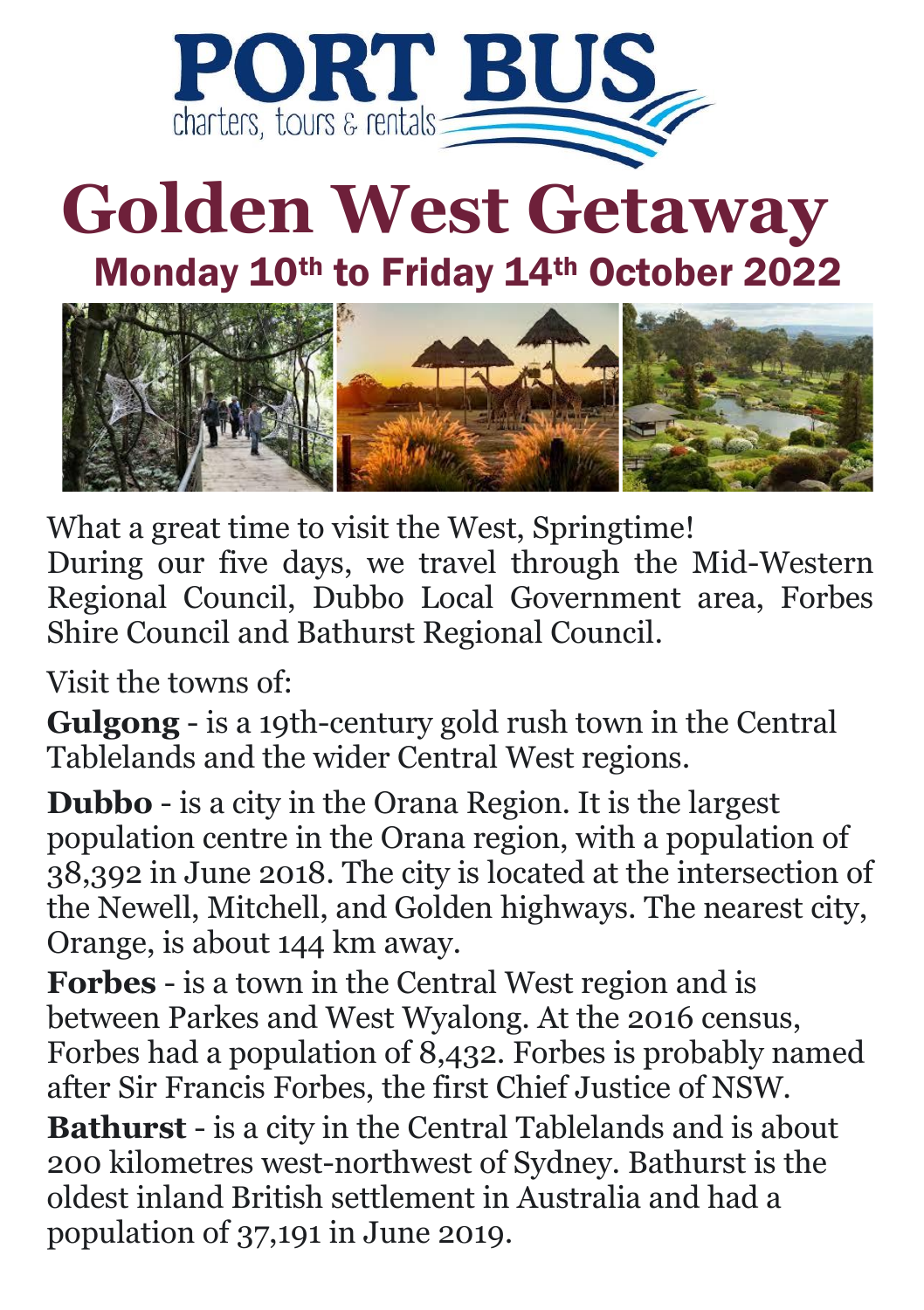#### *Day One: Monday 10th*



Pick-ups will commence by 06:30. Port Bus morning tea at **Karuah**. Lunch today is at *Vines Restaurant, Hollydene Estate, Jerry Plains.* Check-in to **Gulgong Motel**  before dinner at the **Post Office Hotel.**  *Includes:* Door to door pickup, Port Bus morning tea, lunch, dinner & accommodation.

## *Day Two: Tuesday 11th*

After breakfast, we start our day with our *Gulgong Gold Experience* with a tour and morning tea Heading off around 11:00 to the *Wellington Caves.* First up is our tour of the



*Cathedral Caves* then a well-earned lunch. Tonight, we check into the *Cattlemans Country Motor Inn, Dubbo.* With dinner on-site in the restaurant.

*Includes:* Breakfast, tour & morning tea, caves tour & lunch, dinner & accommodation.

### *Day Three: Wednesday 12th*



After breakfast, we head to *Old Dubbo Gaol* for our guided tour. Onto **Western Plains Cultural Centre** for morning tea, classroom experience and a guided tour. Now we are off to **Taronga** 

**Western Plains Zoo.** We pick up our guide and tour the zoo before lunch. Checking into The Plainsman Motel relax

before dinner at *Forbes Services Memorial Club.*

*Includes:* Breakfast, guided tour, morning tea & classroom experience, zoo entry, guide & lunch, dinner, and accommodation.

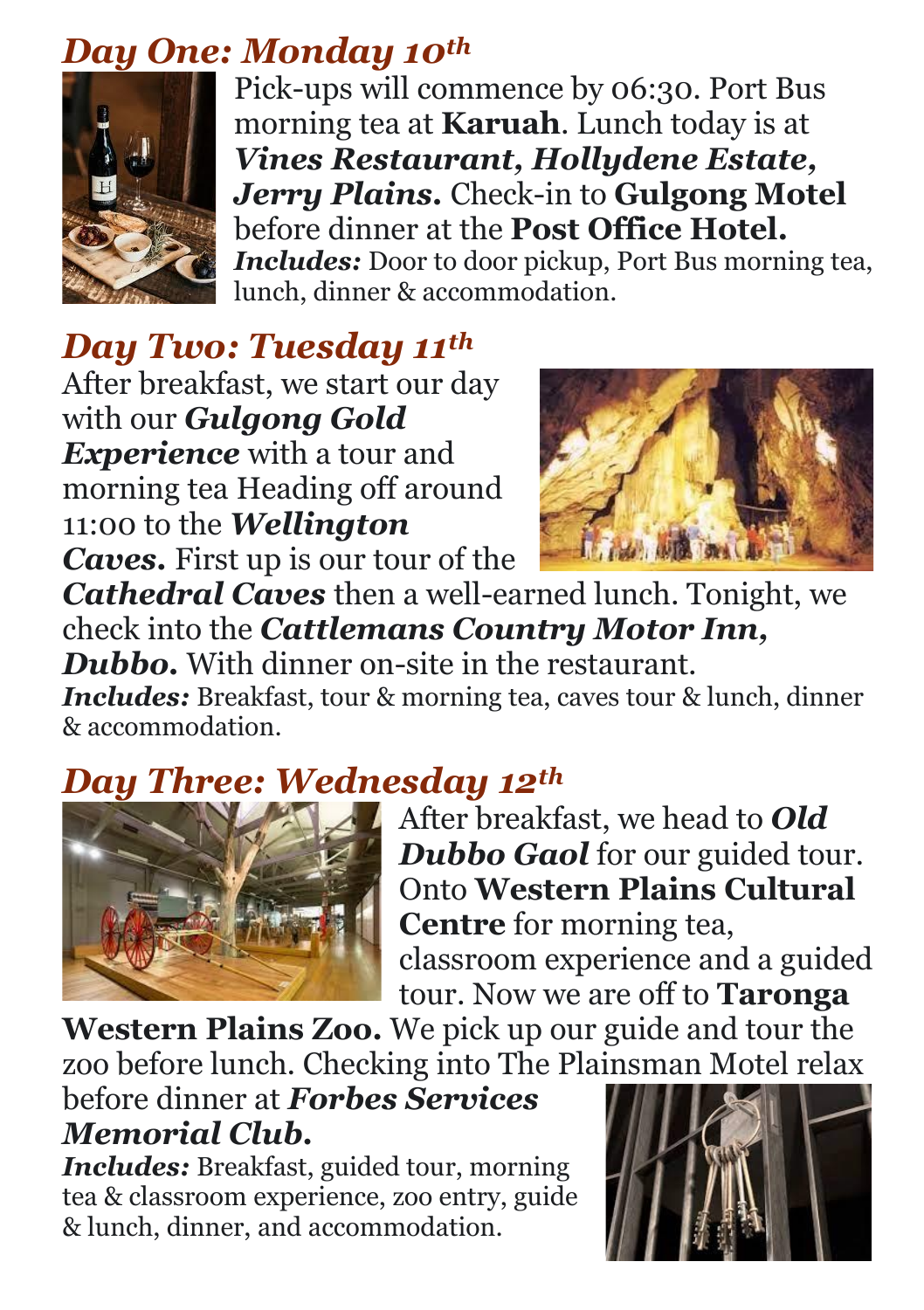## *Day Four: Thursday 13th*

A relaxing start to the morning. We pick up our local guide for a Historic Tour of Forbes. Roadside stop for morning tea before arriving at *Cowra Japanese Garden & Cultural Centre.* After your lunch



take wander around the amazing gardens. Overnight tonight is at *Panorama Motel Bathurst.* Dinner tonight is onsite in the dining room for our last supper on tour.

*Includes:* Breakfast, tour, morning tea, entry & lunch, accommodation & dinner.

## *Day Five: Friday 14th*



Breakfast and then time to check out just before 09:00. We pick up our local tour guide for a town tour. Off to *Scenic World*  Roadside coffee stop at Helensvale. Lunch is at the *RodnReel Hotel.* 

Our final coffee n comfort stop is at Stations Creek Rest Area, Tea Gardens. Drop offs commence from the Ikew Visitor Information Centre around 19:30. *Includes:* Breakfast, tour, entry & brunch.